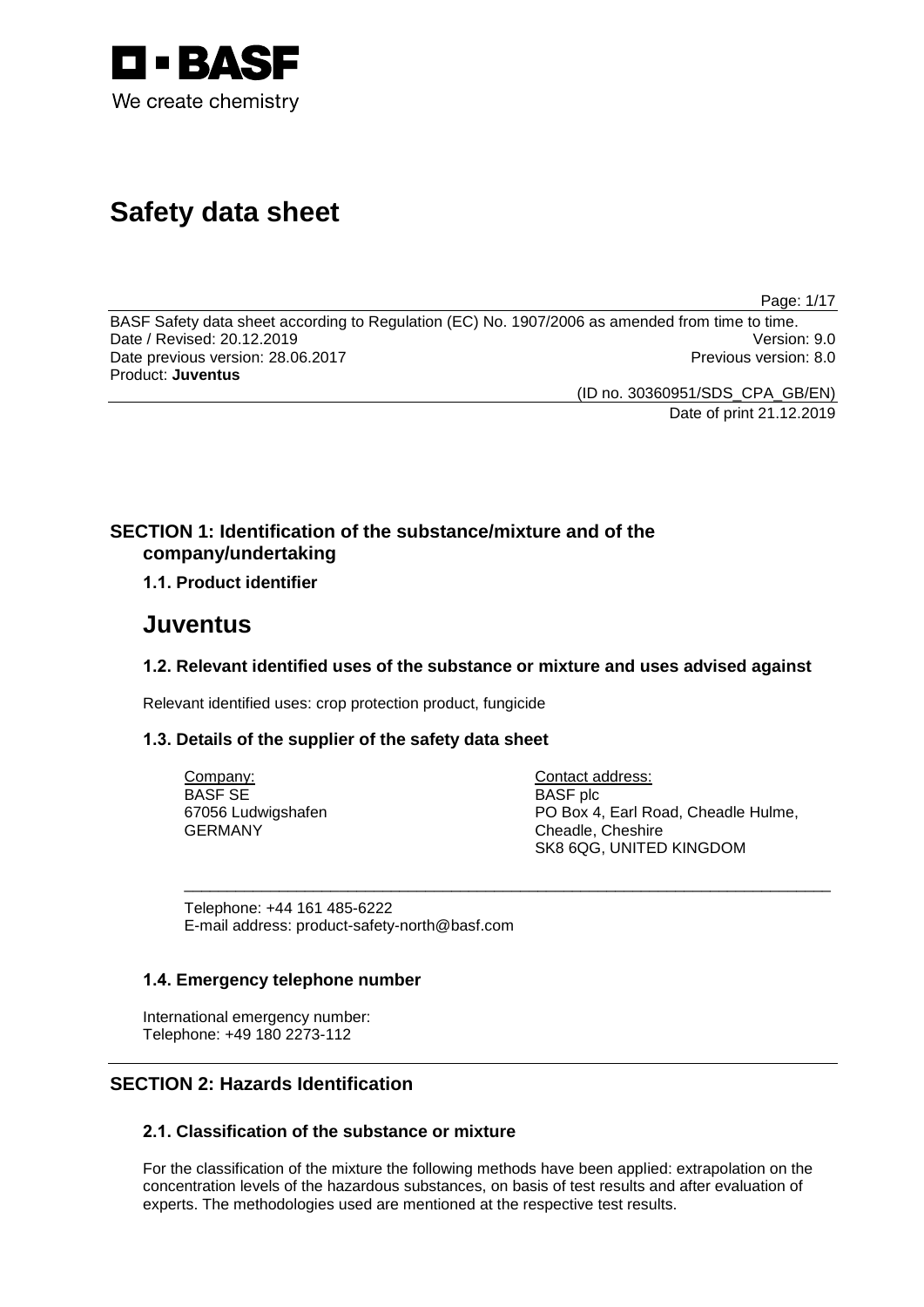BASF Safety data sheet according to Regulation (EC) No. 1907/2006 as amended from time to time. Date / Revised: 20.12.2019 Version: 9.0 Date previous version: 28.06.2017 **Previous version: 8.0** Previous version: 8.0 Product: **Juventus**

> (ID no. 30360951/SDS\_CPA\_GB/EN) Date of print 21.12.2019

According to Regulation (EC) No 1272/2008 [CLP]

Eye Dam./Irrit. 2 Repr. 2 (unborn child) Aquatic Chronic 3

H319, H361d, H412, EUH401

According to BASF current knowledge and application of the criteria given in Annex I of Regulation (EC) No. 1272/2008, the following classification exceeding the classification given in Regulation (EC) No 1272/2008, Annex VI, Table 3.1 is required.

Eye Dam./Irrit. 2 Repr. 2 (unborn child) Aquatic Chronic 1

For the classifications not written out in full in this section the full text can be found in section 16.

## **2.2. Label elements**

Globally Harmonized System (GHS) in accordance with UK regulations.

Pictogram:



Signal Word: Warning

| Hazard Statement: |                                                                                              |
|-------------------|----------------------------------------------------------------------------------------------|
| H319              | Causes serious eye irritation.                                                               |
| H361d             | Suspected of damaging the unborn child.                                                      |
| H412              | Harmful to aquatic life with long lasting effects.                                           |
| EUH401            | To avoid risks to human health and the environment, comply with the<br>instructions for use. |

Precautionary Statement:

| P <sub>101</sub> | If medical advice is needed, have product container or label at hand. |
|------------------|-----------------------------------------------------------------------|
| P <sub>102</sub> | Keep out of reach of children.                                        |
| P <sub>103</sub> | Read label before use.                                                |

Precautionary Statements (Prevention):

Page: 2/17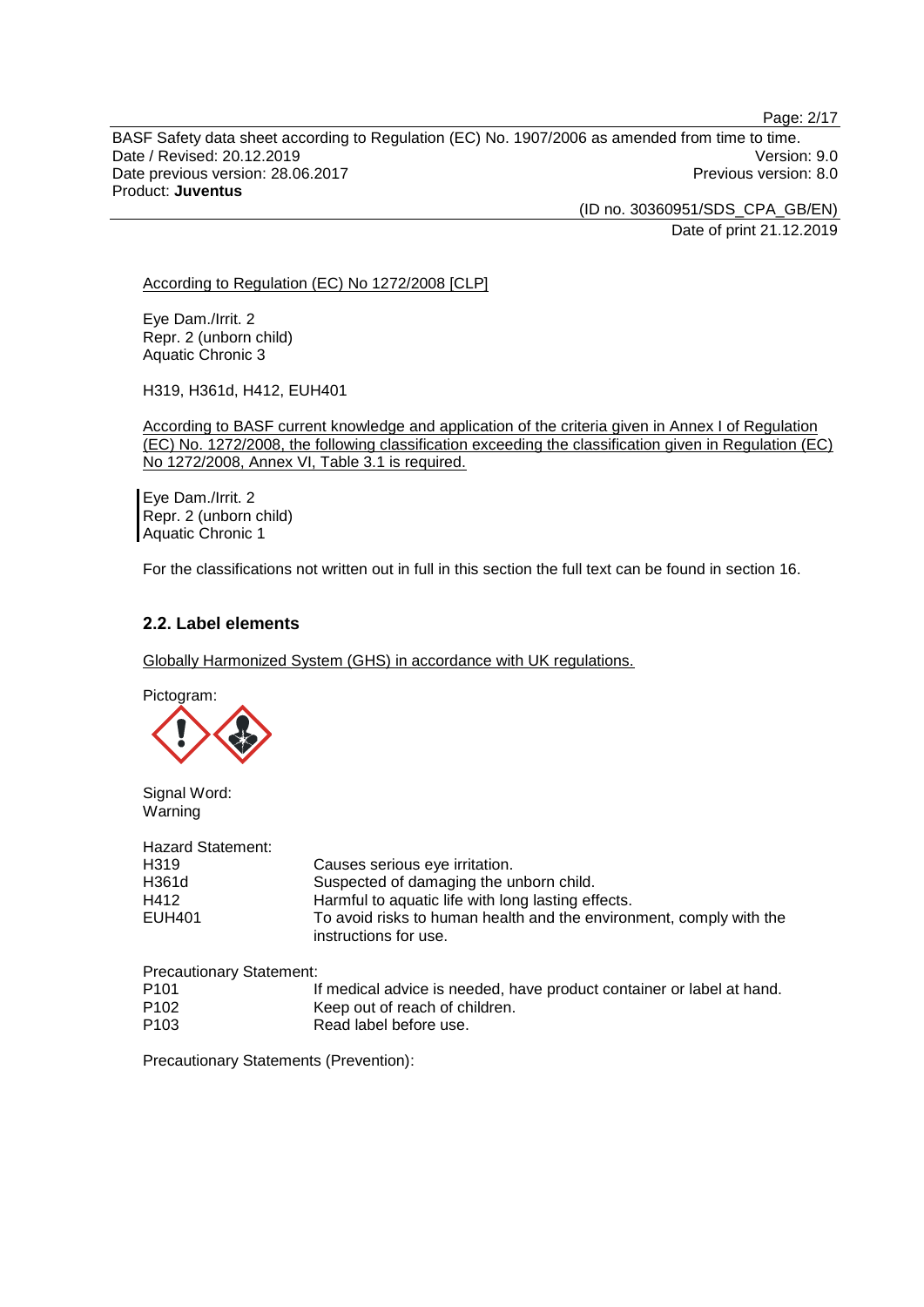Page: 3/17

BASF Safety data sheet according to Regulation (EC) No. 1907/2006 as amended from time to time. Date / Revised: 20.12.2019 Version: 9.0 Date previous version: 28.06.2017 **Previous version: 8.0** Previous version: 8.0 Product: **Juventus**

|                                      | (ID no. 30360951/SDS_CPA_GB/EN)                                                                                                                                                             |  |
|--------------------------------------|---------------------------------------------------------------------------------------------------------------------------------------------------------------------------------------------|--|
|                                      | Date of print 21.12.2019                                                                                                                                                                    |  |
| P <sub>201</sub>                     | Obtain special instructions before use.                                                                                                                                                     |  |
| P <sub>202</sub>                     | Do not handle until all safety precautions have been read and<br>understood.                                                                                                                |  |
| P <sub>264</sub>                     | Wash contaminated body parts thoroughly after handling.                                                                                                                                     |  |
| P <sub>280</sub>                     | Wear protective gloves/clothing/eye protection.                                                                                                                                             |  |
| Precautionary Statements (Response): |                                                                                                                                                                                             |  |
| $P305 + P351 + P338$                 | IF IN EYES: Rinse cautiously with water for several minutes. Remove<br>contact lenses, if present and easy to do. Continue rinsing.                                                         |  |
| $P308 + P311$                        | IF exposed or concerned: Call a POISON CENTER or doctor/physician.                                                                                                                          |  |
| $P337 + P311$                        | If eye irritation persists: Call a POISON CENTER or doctor/physician.                                                                                                                       |  |
| Precautionary Statements (Storage):  |                                                                                                                                                                                             |  |
| P405                                 | Store locked up.                                                                                                                                                                            |  |
| Precautionary Statements (Disposal): |                                                                                                                                                                                             |  |
| P <sub>501</sub>                     | Dispose of contents/container to a licensed hazardous-waste disposal<br>contractor or collection site except for empty clean containers which can<br>be disposed of as non-hazardous waste. |  |
|                                      |                                                                                                                                                                                             |  |

According to Regulation (EC) No 1272/2008 [CLP]

Hazard determining component(s) for labelling: metconazole (ISO), Alcohols, C9-11, ethoxylated

## **2.3. Other hazards**

According to Regulation (EC) No 1272/2008 [CLP]

See section 12 - Results of PBT and vPvB assessment.

If applicable information is provided in this section on other hazards which do not result in classification but which may contribute to the overall hazards of the substance or mixture.

## **SECTION 3: Composition/Information on Ingredients**

#### **3.1. Substances**

Not applicable

#### **3.2. Mixtures**

Chemical nature

crop protection product, fungicide, Emulsifiable concentrate (EC)

Hazardous ingredients (GHS) according to Regulation (EC) No. 1272/2008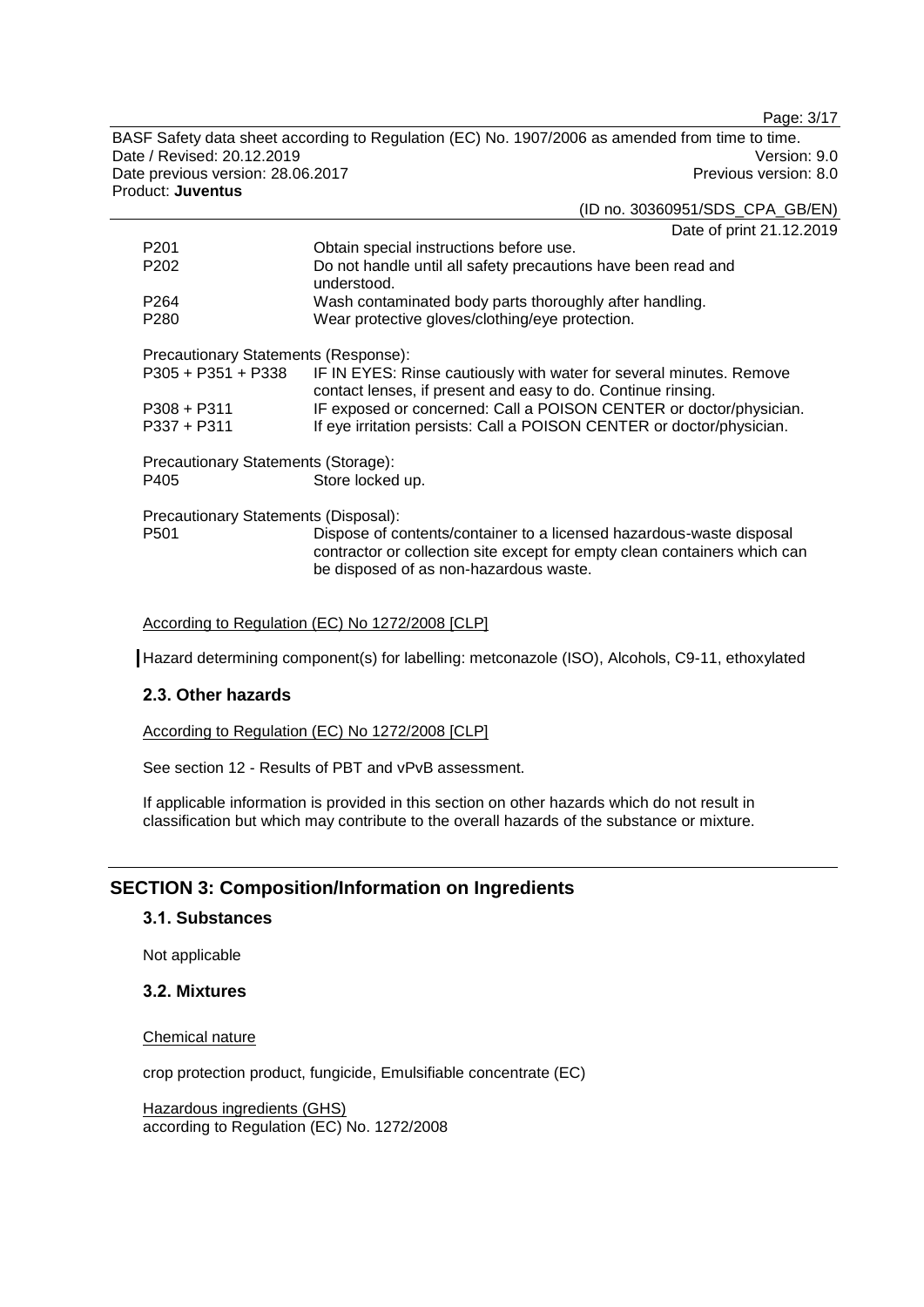Page: 4/17

BASF Safety data sheet according to Regulation (EC) No. 1907/2006 as amended from time to time. Date / Revised: 20.12.2019 Version: 9.0 Date previous version: 28.06.2017 **Previous version: 8.0** Previous version: 8.0 Product: **Juventus**

> (ID no. 30360951/SDS\_CPA\_GB/EN) Date of print 21.12.2019

metconazole (ISO) Content (W/W): 8.6 % CAS Number: 125116-23-6 INDEX-Number: 613-284-00-1

Alcohols, C9-11, ethoxylated Content (W/W): < 60 % CAS Number: 68439-46-3

H318, H302

Acute Tox. 4 (oral) Eye Dam./Irrit. 1

Acute Tox. 4 (oral) Repr. 2 (unborn child) Aquatic Chronic 2 H302, H361d, H411

2,2' -oxybisethanol

Content (W/W): < 40 % CAS Number: 111-46-6 EC-Number: 203-872-2 REACH registration number: 01- 2119457857-21 INDEX-Number: 603-140-00-6

Acute Tox. 4 (oral) H302

For the classifications not written out in full in this section, including the hazard classes and the hazard statements, the full text is listed in section 16.

## **SECTION 4: First-Aid Measures**

#### **4.1. Description of first aid measures**

Remove contaminated clothing.

Show container, label and/or safety data sheet to physician.

If inhaled:

Keep patient calm, remove to fresh air, seek medical attention.

On skin contact: Wash thoroughly with soap and water.

On contact with eyes: Wash affected eyes for at least 15 minutes under running water with eyelids held open, consult an eye specialist.

On ingestion: Immediately rinse mouth and then drink 200-300 ml of water, seek medical attention.

## **4.2. Most important symptoms and effects, both acute and delayed**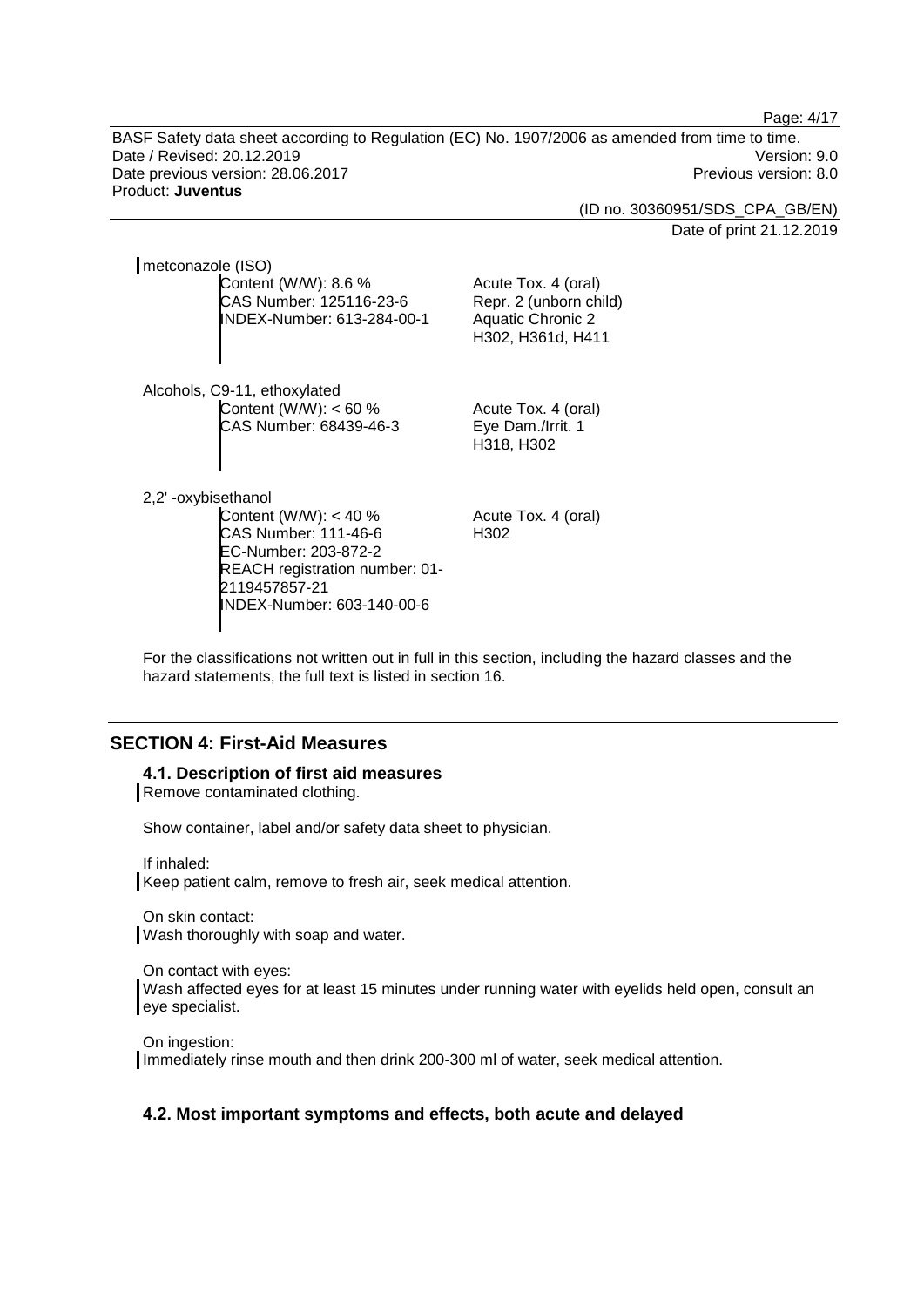Page: 5/17

BASF Safety data sheet according to Regulation (EC) No. 1907/2006 as amended from time to time. Date / Revised: 20.12.2019 Version: 9.0 Date previous version: 28.06.2017 **Previous version: 8.0** Previous version: 8.0 Product: **Juventus**

(ID no. 30360951/SDS\_CPA\_GB/EN)

Date of print 21.12.2019

Symptoms: Information, i.e. additional information on symptoms and effects may be included in the GHS labeling phrases available in Section 2 and in the Toxicological assessments available in Section 11., (Further) symptoms and / or effects are not known so far

## **4.3. Indication of any immediate medical attention and special treatment needed**

Treatment: Treat according to symptoms (decontamination, vital functions), no known specific antidote.

## **SECTION 5: Fire-Fighting Measures**

#### **5.1. Extinguishing media**

Suitable extinguishing media: water spray, foam, dry powder, carbon dioxide

#### **5.2. Special hazards arising from the substance or mixture**

carbon monoxide, hydrogen chloride, Carbon dioxide, nitrogen oxides, organochloric compounds The substances/groups of substances mentioned can be released in case of fire.

## **5.3. Advice for fire-fighters**

Special protective equipment: Wear self-contained breathing apparatus and chemical-protective clothing.

## Further information:

Collect contaminated extinguishing water separately, do not allow to reach sewage or effluent systems. Dispose of fire debris and contaminated extinguishing water in accordance with official regulations. In case of fire and/or explosion do not breathe fumes. Keep containers cool by spraying with water if exposed to fire.

## **SECTION 6: Accidental Release Measures**

## **6.1. Personal precautions, protective equipment and emergency procedures**

Do not breathe vapour/spray. Use personal protective clothing. Avoid contact with the skin, eyes and clothing.

#### **6.2. Environmental precautions**

Do not discharge into drains/surface waters/groundwater. Do not discharge into the subsoil/soil.

Do not allow contamination of public drains or surface or ground waters. Inform local water plc if spillage enters drains and the Environment Agency (England & Wales), the Scottish Environmental Protection Agency (Scotland), or the Environment and Heritage Service (Northern Ireland) if it enters surface or ground waters. Keep people and animals away.

## **6.3. Methods and material for containment and cleaning up**

For small amounts: Pick up with suitable absorbent material (e.g. sand, sawdust, general-purpose binder, kieselguhr).

For large amounts: Dike spillage. Pump off product.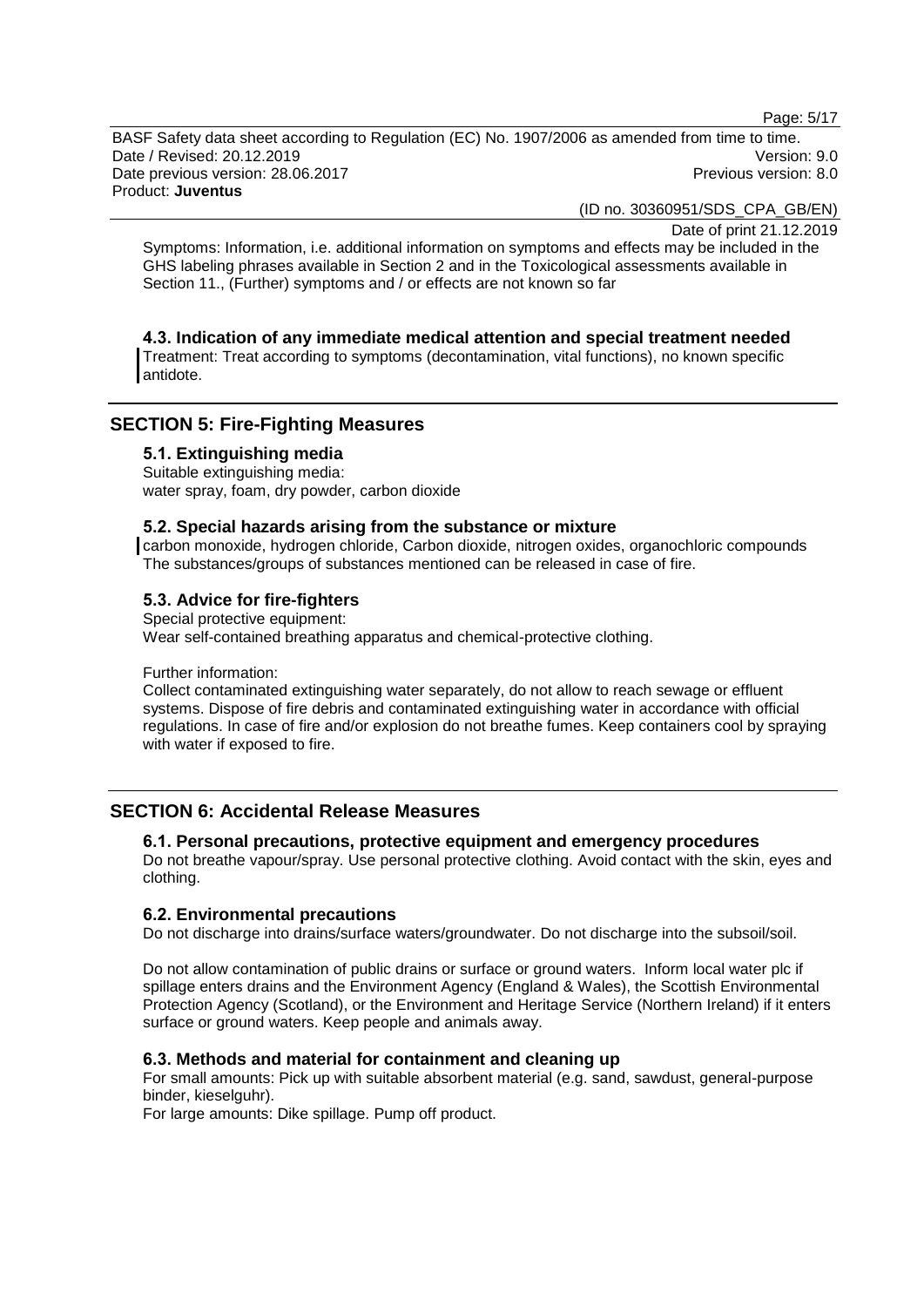Page: 6/17

BASF Safety data sheet according to Regulation (EC) No. 1907/2006 as amended from time to time. Date / Revised: 20.12.2019 Version: 9.0 Date previous version: 28.06.2017 **Previous version: 8.0** Previous version: 8.0 Product: **Juventus**

(ID no. 30360951/SDS\_CPA\_GB/EN)

Date of print 21.12.2019

Dispose of absorbed material in accordance with regulations. Collect waste in suitable containers, which can be labeled and sealed. Clean contaminated floors and objects thoroughly with water and detergents, observing environmental regulations.

## **6.4. Reference to other sections**

Information regarding exposure controls/personal protection and disposal considerations can be found in section 8 and 13.

## **SECTION 7: Handling and Storage**

#### **7.1. Precautions for safe handling**

No special measures necessary if stored and handled correctly. Ensure thorough ventilation of stores and work areas. When using do not eat, drink or smoke. Hands and/or face should be washed before breaks and at the end of the shift.

Protection against fire and explosion:

Vapours may form ignitable mixture with air. Prevent electrostatic charge - sources of ignition should be kept well clear - fire extinguishers should be kept handy.

## **7.2. Conditions for safe storage, including any incompatibilities**

Segregate from foods and animal feeds. Further information on storage conditions: Keep away from heat. Protect from direct sunlight.

Protect from temperatures below: 2 °C The product crystallizes below the limit temperature. Protect from temperatures above: 30 °C Changes in the properties of the product may occur if substance/product is stored above indicated temperature for extended periods of time.

## **7.3. Specific end use(s)**

For the relevant identified use(s) listed in Section 1 the advice mentioned in this section 7 is to be observed.

## **SECTION 8: Exposure Controls/Personal Protection**

## **8.1. Control parameters**

Components with occupational exposure limits

111-46-6: 2,2' -oxybisethanol TWA value 101 mg/m3 ; 23 ppm (WEL/EH 40 (UK)) 125116-23-6: metconazole (ISO) TWA value 1 mg/m3 (Recommendation of BASF), Respirable dust

Refer to the current edition of HSE Guidance Note EH40 Occupational Exposure Limits (United Kingdom). For normal use and handling refer to the product label/leaflet.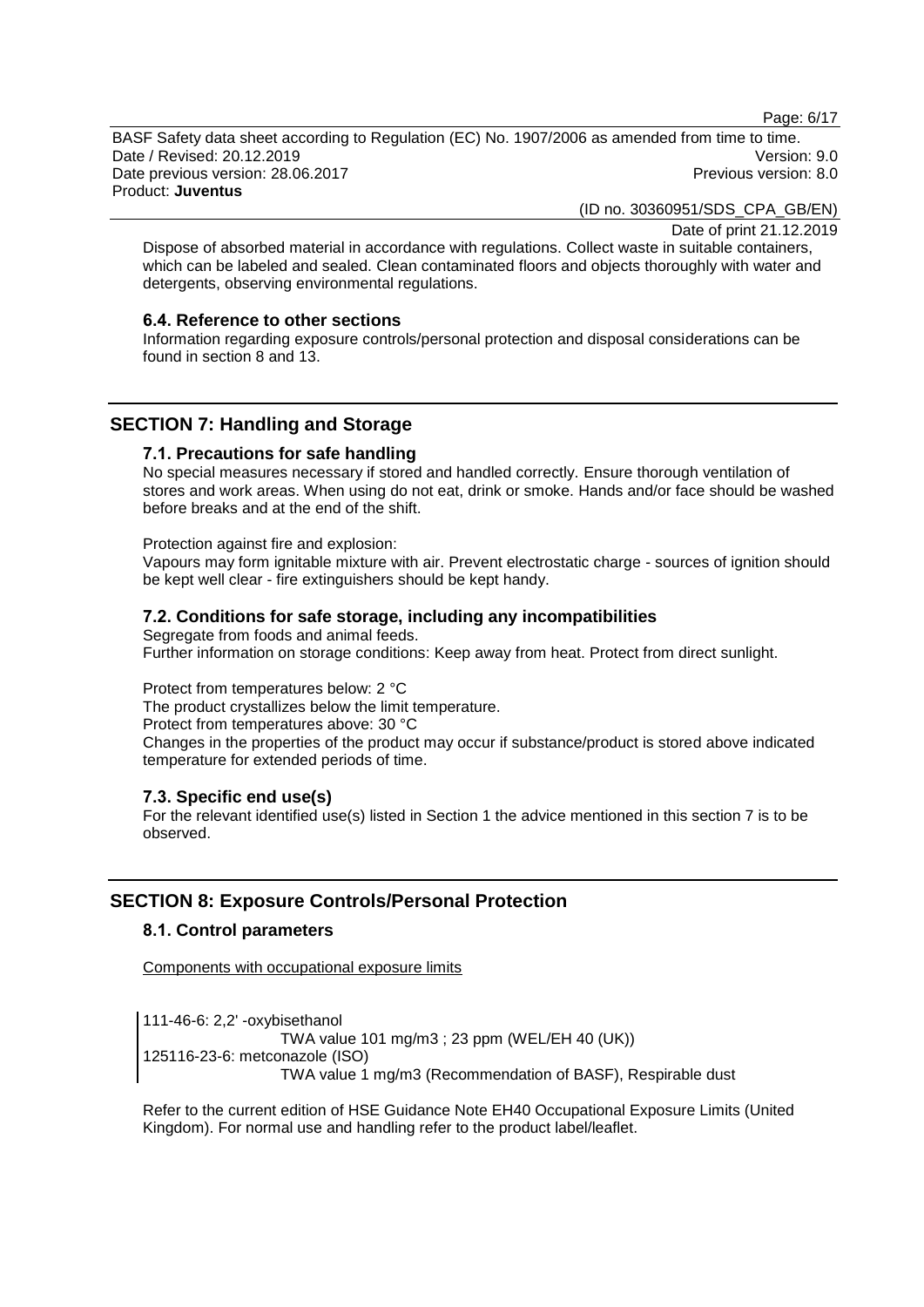Page: 7/17

BASF Safety data sheet according to Regulation (EC) No. 1907/2006 as amended from time to time. Date / Revised: 20.12.2019 Version: 9.0 Date previous version: 28.06.2017 **Previous version: 8.0** Previous version: 8.0 Product: **Juventus**

> (ID no. 30360951/SDS\_CPA\_GB/EN) Date of print 21.12.2019

## **8.2. Exposure controls**

Personal protective equipment

Respiratory protection:

Combination filter for gases/vapours of organic, inorganic, acid inorganic and alkaline compounds (e.g. EN 14387 Type ABEK). Suitable respiratory protection for higher concentrations or long-term effect:

#### Hand protection:

Suitable chemical resistant safety gloves (EN 374) also with prolonged, direct contact (Recommended: Protective index 6, corresponding > 480 minutes of permeation time according to EN 374): E.g. nitrile rubber (0.4 mm), chloroprene rubber (0.5 mm), butyl rubber (0.7 mm) etc.

#### Eye protection:

Safety glasses with side-shields (frame goggles) (e.g. EN 166)

#### Body protection:

Body protection must be chosen depending on activity and possible exposure, e.g. apron, protecting boots, chemical-protection suit (according to EN 14605 in case of splashes or EN ISO 13982 in case of dust).

#### General safety and hygiene measures

The statements on personal protective equipment in the instructions for use apply when handling crop-protection agents in final-consumer packing. Wearing of closed work clothing is recommended. Store work clothing separately. Keep away from food, drink and animal feeding stuffs.

## **SECTION 9: Physical and Chemical Properties**

## **9.1. Information on basic physical and chemical properties**

| Form:<br>Colour:  | liquid<br>colourless                                            |            |
|-------------------|-----------------------------------------------------------------|------------|
| Odour:            | faint odour                                                     |            |
| Odour threshold:  |                                                                 |            |
|                   | Not determined due to potential<br>health hazard by inhalation. |            |
| pH value:         | approx. 4.5 - 6.5                                               | (pH Meter) |
| Melting point:    | (1 %(m), 20 °C)<br>approx. -6.5 °C                              |            |
|                   | Information applies to the solvent.                             |            |
| Boiling point:    |                                                                 |            |
|                   | The product has not been tested.                                |            |
| Flash point:      | > 80 °C                                                         |            |
| Evaporation rate: |                                                                 |            |
|                   | not applicable                                                  |            |
| Flammability:     | not applicable                                                  |            |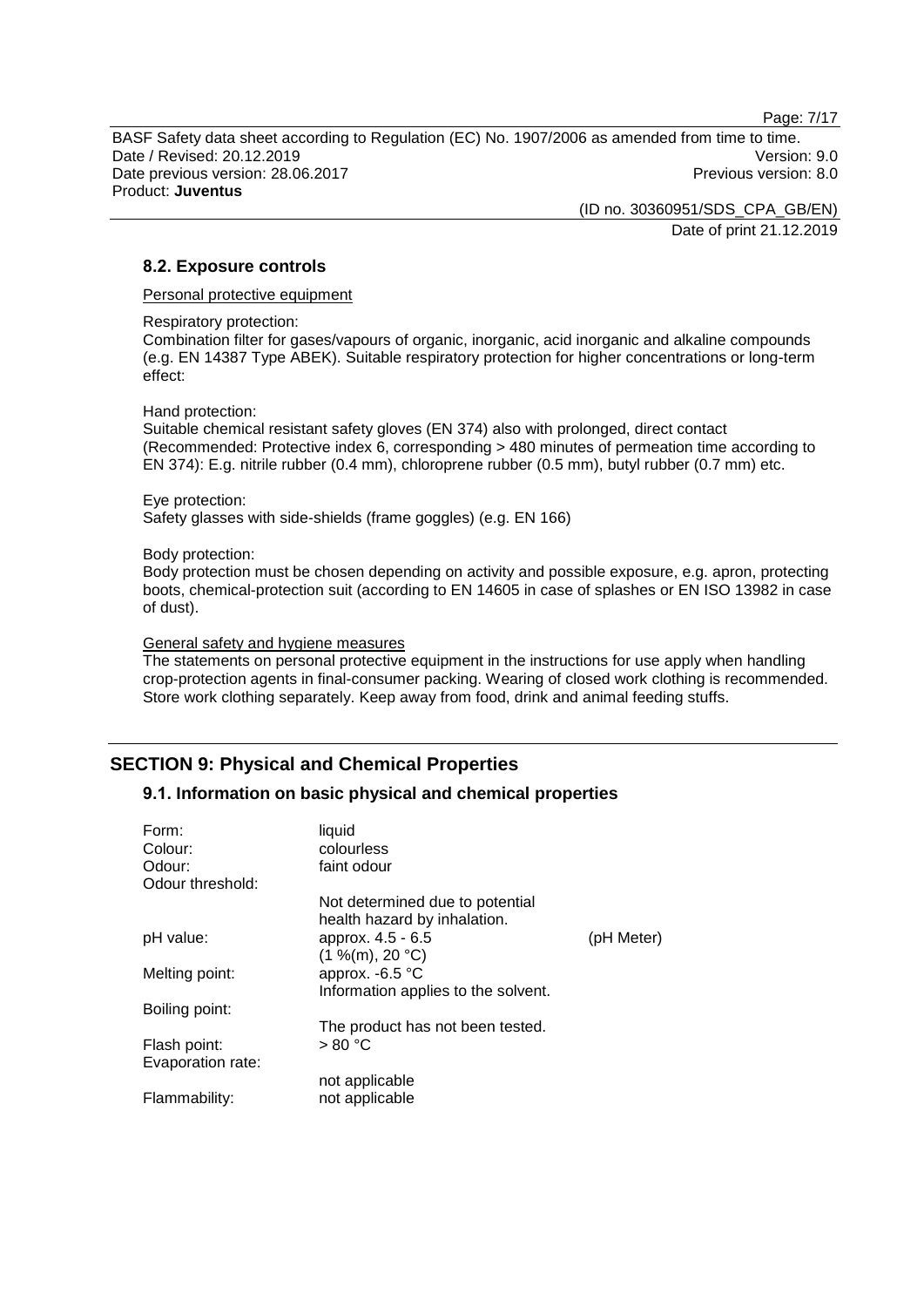BASF Safety data sheet according to Regulation (EC) No. 1907/2006 as amended from time to time. Date / Revised: 20.12.2019 Version: 9.0 Date previous version: 28.06.2017 **Previous version: 8.0** Previous version: 8.0 Product: **Juventus**

Page: 8/17

(ID no. 30360951/SDS\_CPA\_GB/EN)

Date of print 21.12.2019 Lower explosion limit: As a result of our experience with this product and our knowledge of its composition we do not expect any hazard as long as the product is used appropriately and in accordance with the intended use. Upper explosion limit: As a result of our experience with this product and our knowledge of its composition we do not expect any hazard as long as the product is used appropriately and in accordance with the intended use.<br> $340 - 349$  °C Ignition temperature: 340 - 349 °C (Directive 92/69/EEC, A.15) Vapour pressure: approx. 0.008 hPa  $(25 °C)$ Information applies to the solvent. Density: approx. 1.05 g/cm3  $(20 °C)$ (other) Relative vapour density (air): not applicable Solubility in water: Partitioning coefficient n-octanol/water (log Kow): not applicable Thermal decomposition: No decomposition if stored and handled as prescribed/indicated. Viscosity, dynamic: approx. 28 mPa.s  $(40 °C)$ (calculated (from kinematic viscosity)) Explosion hazard: Based on the chemical structure there is no indicating of explosive properties. Fire promoting properties: not fire-propagating (Directive 2004/73/EC, A.21)

## **9.2. Other information**

Other Information:

If necessary, information on other physical and chemical parameters is indicated in this section.

## **SECTION 10: Stability and Reactivity**

#### **10.1. Reactivity**

No hazardous reactions if stored and handled as prescribed/indicated.

#### **10.2. Chemical stability**

The product is stable if stored and handled as prescribed/indicated.

### **10.3. Possibility of hazardous reactions**

No hazardous reactions if stored and handled as prescribed/indicated.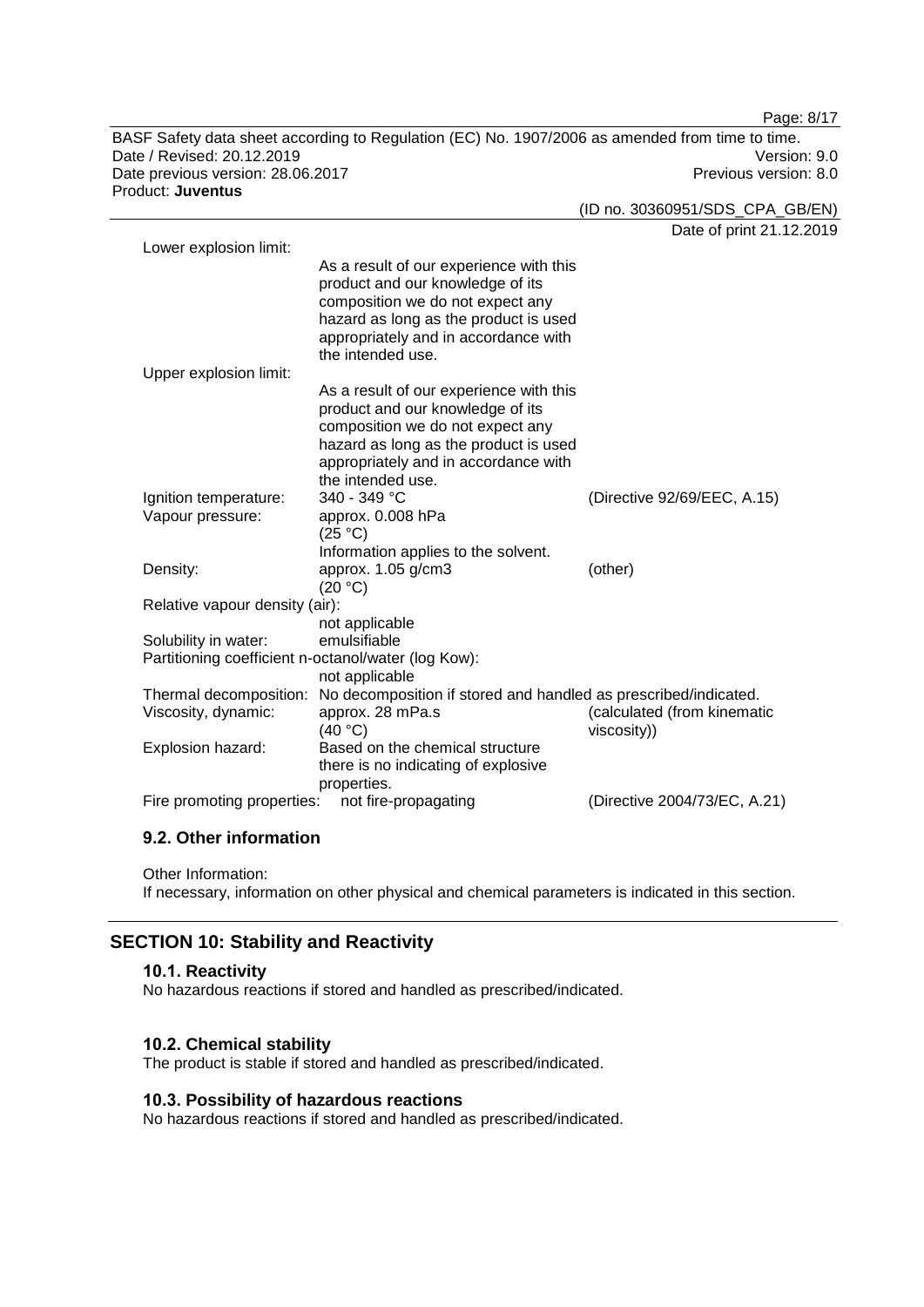Page: 9/17

BASF Safety data sheet according to Regulation (EC) No. 1907/2006 as amended from time to time. Date / Revised: 20.12.2019 Version: 9.0 Date previous version: 28.06.2017 **Previous version: 8.0** Previous version: 8.0 Product: **Juventus**

> (ID no. 30360951/SDS\_CPA\_GB/EN) Date of print 21.12.2019

## **10.4. Conditions to avoid**

See SDS section 7 - Handling and storage.

#### **10.5. Incompatible materials**

Substances to avoid: strong acids, strong bases, strong oxidizing agents

#### **10.6. Hazardous decomposition products**

Hazardous decomposition products: No hazardous decomposition products if stored and handled as prescribed/indicated.

## **SECTION 11: Toxicological Information**

## **11.1. Information on toxicological effects**

Acute toxicity

Assessment of acute toxicity: Of low toxicity after single ingestion. Virtually nontoxic after a single skin contact. Virtually nontoxic by inhalation.

Experimental/calculated data: LD50 rat (oral): 2,102 mg/kg (OECD Guideline 401)

LC50 rat (by inhalation):  $> 4.8$  mg/l 4 h Highest concentration available for testing.

LD50 rat (dermal): > 4,000 mg/kg (OECD Guideline 402)

**Irritation** 

Assessment of irritating effects: Eye contact causes irritation. Not irritating to the skin.

Experimental/calculated data: Skin corrosion/irritation rabbit: non-irritant (OECD Guideline 404)

Serious eye damage/irritation: Irritant.

Respiratory/Skin sensitization

Assessment of sensitization: There is no evidence of a skin-sensitizing potential.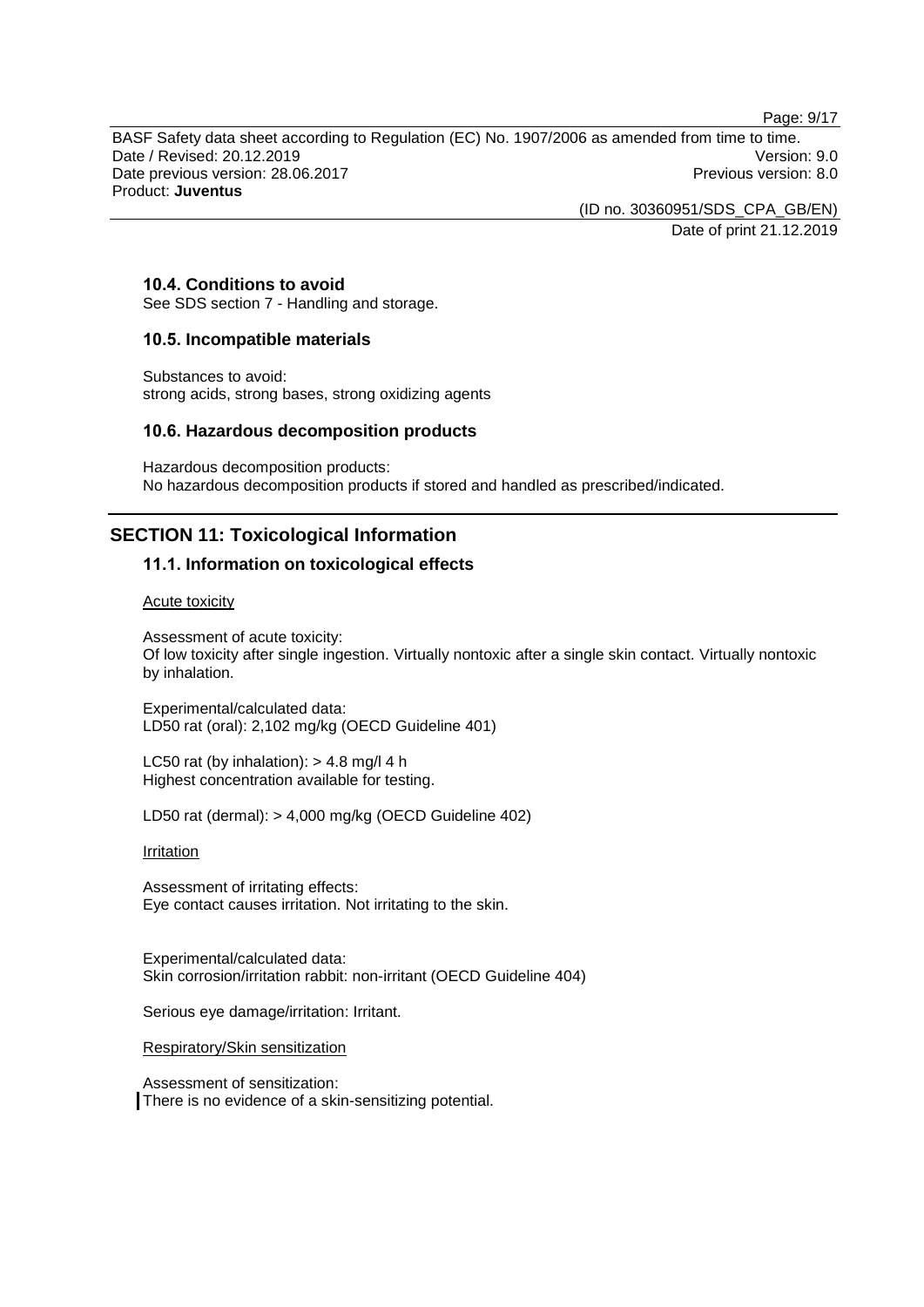Page: 10/17

BASF Safety data sheet according to Regulation (EC) No. 1907/2006 as amended from time to time. Date / Revised: 20.12.2019 Version: 9.0 Date previous version: 28.06.2017 **Previous version: 8.0** Previous version: 8.0 Product: **Juventus**

> (ID no. 30360951/SDS\_CPA\_GB/EN) Date of print 21.12.2019

Experimental/calculated data:

Mouse Local Lymph Node Assay (LLNA) mouse: Skin sensitizing effects were not observed in animal studies.

#### Germ cell mutagenicity

#### Assessment of mutagenicity:

The product has not been tested. The statement has been derived from the properties of the individual components. Mutagenicity tests revealed no genotoxic potential.

#### **Carcinogenicity**

Assessment of carcinogenicity:

The product has not been tested. The statement has been derived from the properties of the individual components.

#### *Information on: metconazole (ISO)*

*Assessment of carcinogenicity:*

*In long-term studies in rodents exposed to high doses, a tumorigenic effect was found; however, these results are thought to be due to a rodent-specific liver effect that is not relevant to humans.* ----------------------------------

#### Reproductive toxicity

Assessment of reproduction toxicity:

The product has not been tested. The statement has been derived from the properties of the individual components. The results of animal studies gave no indication of a fertility impairing effect.

Developmental toxicity

Assessment of teratogenicity:

The product has not been tested. The statement has been derived from the properties of the individual components.

*Information on: metconazole (ISO) Assessment of teratogenicity: Indications of possible developmental toxicity/teratogenicity were seen in animal studies.* ----------------------------------

## Specific target organ toxicity (single exposure)

Assessment of STOT single:

Based on the available information there is no specific target organ toxicity to be expected after a single exposure.

Remarks: The product has not been tested. The statement has been derived from the properties of the individual components.

Repeated dose toxicity and Specific target organ toxicity (repeated exposure)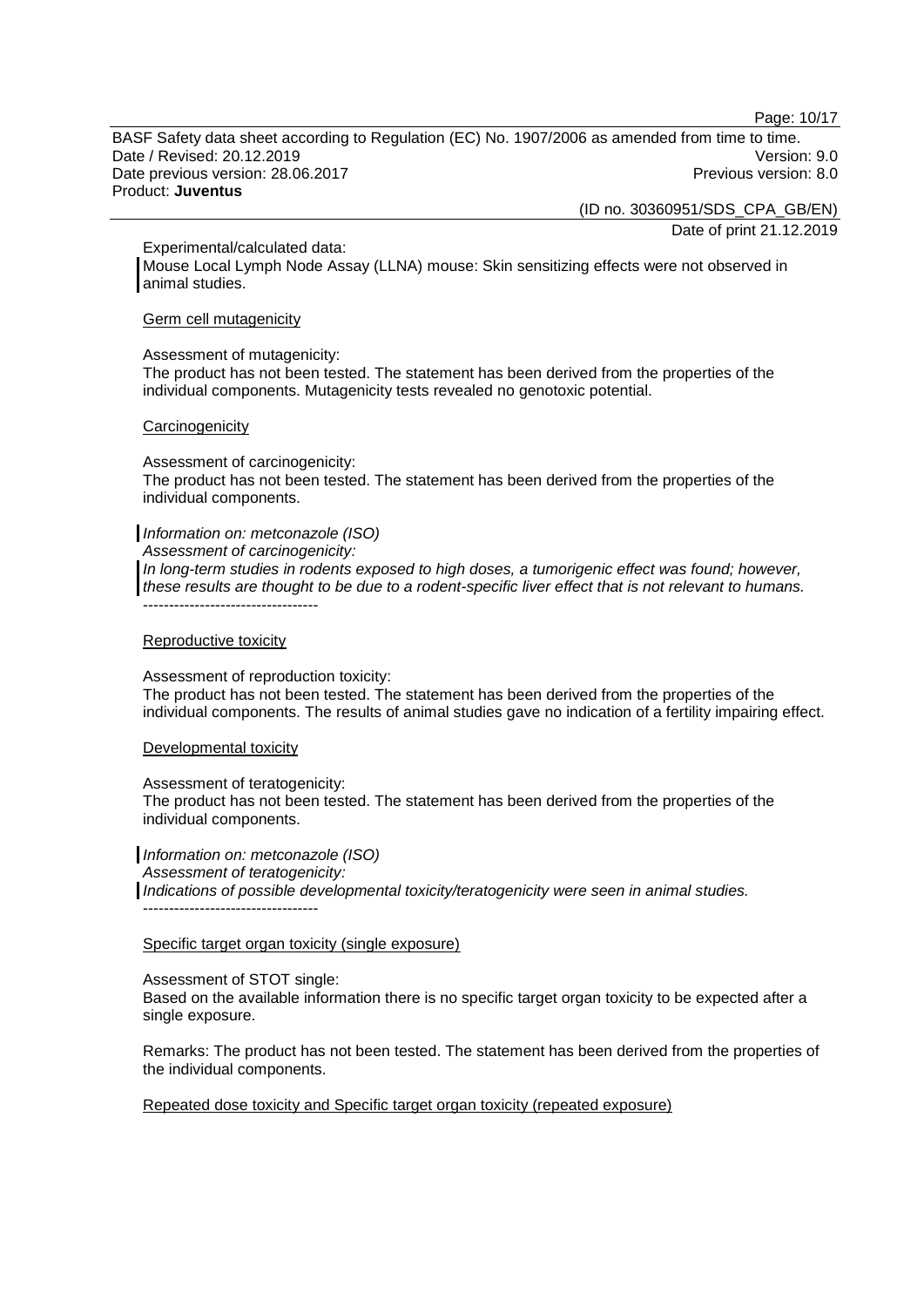Page: 11/17

BASF Safety data sheet according to Regulation (EC) No. 1907/2006 as amended from time to time. Date / Revised: 20.12.2019 Version: 9.0 Date previous version: 28.06.2017 **Previous version: 8.0** Previous version: 8.0 Product: **Juventus**

(ID no. 30360951/SDS\_CPA\_GB/EN)

Date of print 21.12.2019

Assessment of repeated dose toxicity: The product has not been tested. The statement has been derived from the properties of the individual components.

*Information on: metconazole (ISO) Assessment of repeated dose toxicity: Adaptive effects were observed after repeated exposure in animal studies.*

*Information on: 2,2' -oxybisethanol*

*Assessment of repeated dose toxicity: The substance may cause damage to the kidney after repeated ingestion of high doses, as shown in animal studies. The effects were only observed at doses/concentrations not relevant for classification and/or practical use conditions. These effects are not relevant to humans at occupational levels of exposure.*

----------------------------------

#### Aspiration hazard

No aspiration hazard expected.

The product has not been tested. The statement has been derived from the properties of the individual components.

#### Other relevant toxicity information

Misuse can be harmful to health.

## **SECTION 12: Ecological Information**

## **12.1. Toxicity**

Assessment of aquatic toxicity: Harmful to aquatic life with long lasting effects.

Toxicity to fish: LC50 (96 h) approx. 10 mg/l, Oncorhynchus mykiss (OECD 203; ISO 7346; 92/69/EEC, C.1, static)

Aquatic invertebrates: EC50 (48 h) 9.28 mg/l, Daphnia magna (Directive 92/69/EEC, C.2, static)

Aquatic plants: EC50 (72 h) > 6.91 mg/l (growth rate), Selenastrum capricornutum (Guideline 92/69/EEC, C.3)

No observed effect concentration (72 h) 1.82 mg/l (growth rate), Pseudokirchneriella subcapitata (Guideline 92/69/EEC, C.3)

*Information on: metconazole (ISO); (1RS, 5RS;1RS, 5SR)-5-(4-chlorobenzyl)-2,2-dimethyl-1-(1H-1,2,4-triazol-1-ylmethyl)cyclopentanol Chronic toxicity to fish:*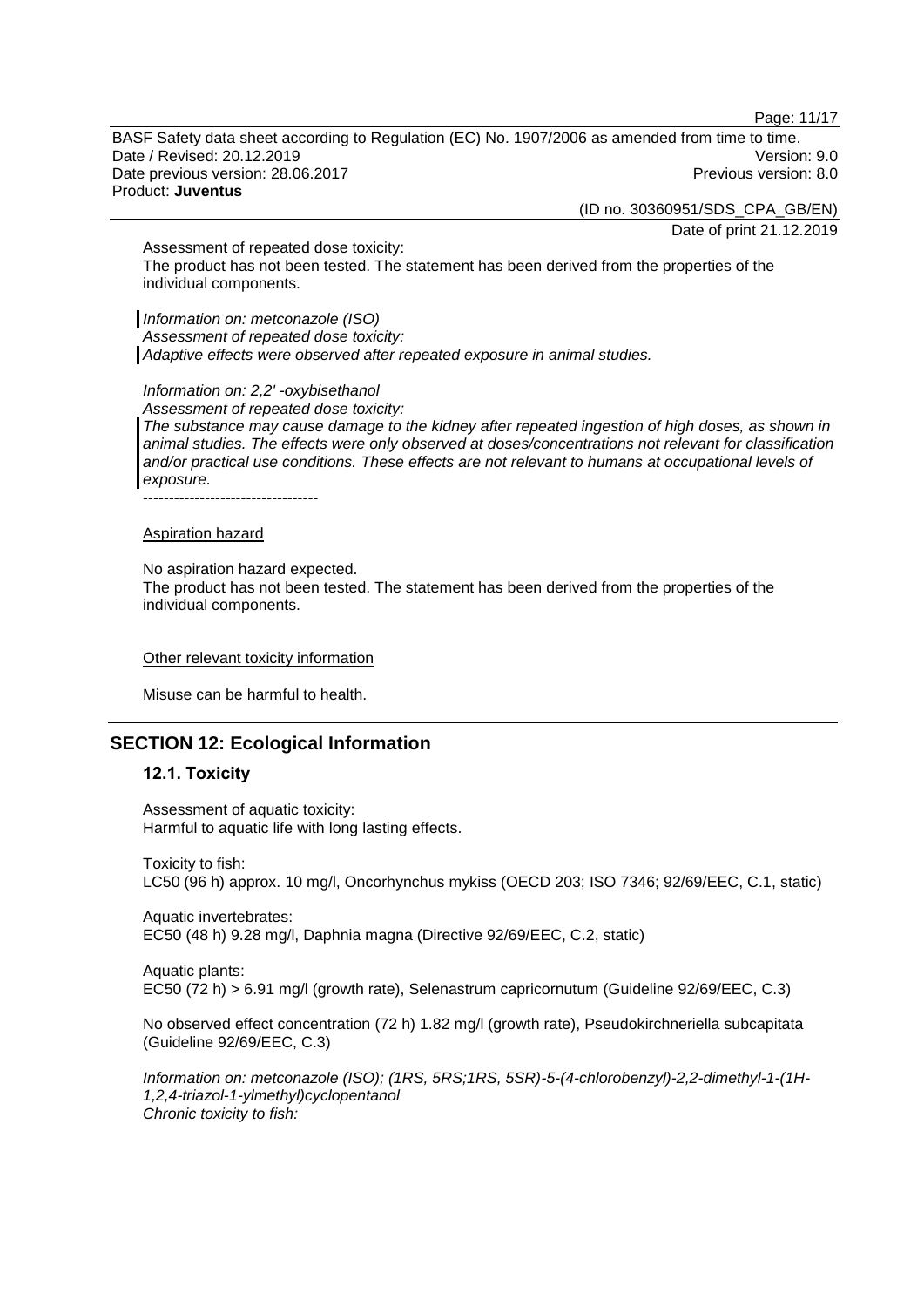Page: 12/17

BASF Safety data sheet according to Regulation (EC) No. 1907/2006 as amended from time to time. Date / Revised: 20.12.2019 Version: 9.0 Date previous version: 28.06.2017 **Previous version: 8.0** Previous version: 8.0 Product: **Juventus**

(ID no. 30360951/SDS\_CPA\_GB/EN)

Date of print 21.12.2019

*No observed effect concentration (95 d) 0.00291 mg/l, Oncorhynchus mykiss (OECD Guideline 210)* ----------------------------------

*Information on: metconazole (ISO); (1RS, 5RS;1RS, 5SR)-5-(4-chlorobenzyl)-2,2-dimethyl-1-(1H-1,2,4-triazol-1-ylmethyl)cyclopentanol Chronic toxicity to aquatic invertebrates: No observed effect concentration (21 d) 0.16 mg/l, Daphnia magna (OECD Guideline 211)*

----------------------------------

#### **12.2. Persistence and degradability**

Assessment biodegradation and elimination (H2O): The product has not been tested. The statement has been derived from the properties of the individual components.

*Information on: metconazole (ISO); (1RS, 5RS;1RS, 5SR)-5-(4-chlorobenzyl)-2,2-dimethyl-1-(1H-1,2,4-triazol-1-ylmethyl)cyclopentanol Assessment biodegradation and elimination (H2O): Not readily biodegradable (by OECD criteria).*

----------------------------------

## **12.3. Bioaccumulative potential**

Assessment bioaccumulation potential: The product has not been tested. The statement has been derived from the properties of the individual components.

*Information on: metconazole (ISO); (1RS, 5RS;1RS, 5SR)-5-(4-chlorobenzyl)-2,2-dimethyl-1-(1H-1,2,4-triazol-1-ylmethyl)cyclopentanol Bioaccumulation potential: Bioconcentration factor: 51 - 80, Lepomis macrochirus Does not accumulate in organisms.* ----------------------------------

## **12.4. Mobility in soil**

Assessment transport between environmental compartments: Adsorption in soil: The product has not been tested. The statement has been derived from the properties of the individual components.

*Information on: metconazole (ISO); (1RS, 5RS;1RS, 5SR)-5-(4-chlorobenzyl)-2,2-dimethyl-1-(1H-1,2,4-triazol-1-ylmethyl)cyclopentanol Assessment transport between environmental compartments: Volatility: The substance will not evaporate into the atmosphere from the water surface. Adsorption in soil: Following exposure to soil, adsorption to solid soil particles is probable, therefore contamination of groundwater is not expected.* ----------------------------------

## **12.5. Results of PBT and vPvB assessment**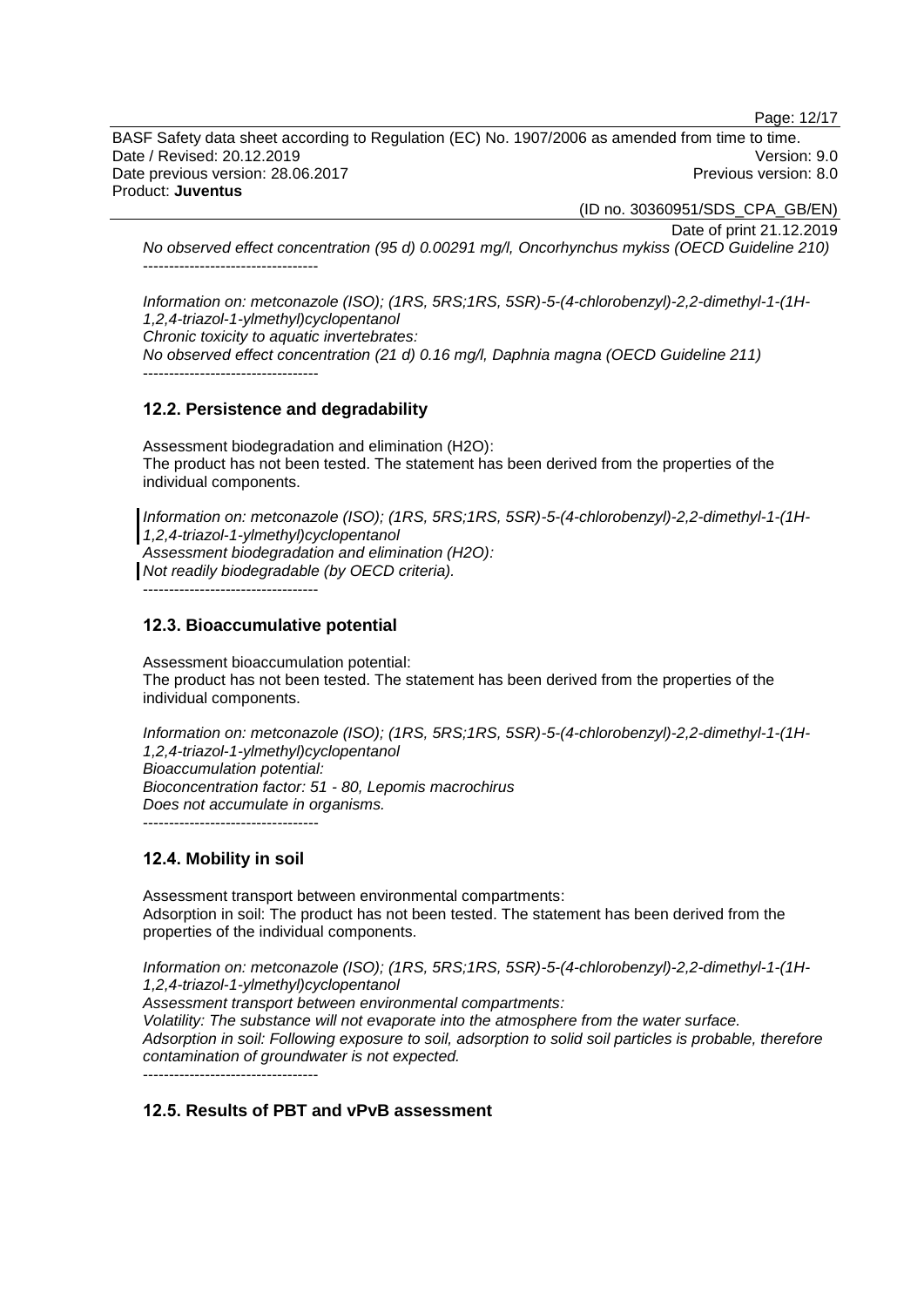Page: 13/17

BASF Safety data sheet according to Regulation (EC) No. 1907/2006 as amended from time to time. Date / Revised: 20.12.2019 Version: 9.0 Date previous version: 28.06.2017 **Previous version: 8.0** Previous version: 8.0 Product: **Juventus**

> (ID no. 30360951/SDS\_CPA\_GB/EN) Date of print 21.12.2019

The product does not contain a substance fulfilling the PBT (persistent/bioaccumulative/toxic) criteria or the vPvB (very persistent/very bioaccumulative) criteria.

## **12.6. Other adverse effects**

The product does not contain substances that are listed in Regulation (EC) 1005/2009 on substances that deplete the ozone layer.

#### **12.7. Additional information**

Other ecotoxicological advice: Do not discharge product into the environment without control.

## **SECTION 13: Disposal Considerations**

#### **13.1. Waste treatment methods**

Must be disposed of or incinerated in accordance with local regulations. The UK Environmental Protection (Duty of Care) Regulations (EP) and amendments should be noted (United Kingdom).

This product and any uncleaned containers must be disposed of as hazardous waste in accordance with the 2005 Hazardous Waste Regulations and amendments (United Kingdom)

Contaminated packaging:

Contaminated packaging should be emptied as far as possible and disposed of in the same manner as the substance/product.

## **SECTION 14: Transport Information**

#### **Land transport**

ADR

| UN number                           | UN3082                                       |
|-------------------------------------|----------------------------------------------|
| UN proper shipping name:            | ENVIRONMENTALLY HAZARDOUS SUBSTANCE, LIQUID, |
|                                     | N.O.S. (contains METCONAZOLE)                |
| Transport hazard class(es): 9, EHSM |                                              |
| Packing group:                      | Ш                                            |
| Environmental hazards:              | ves                                          |
| Special precautions for             |                                              |
| user:                               | None known                                   |

RID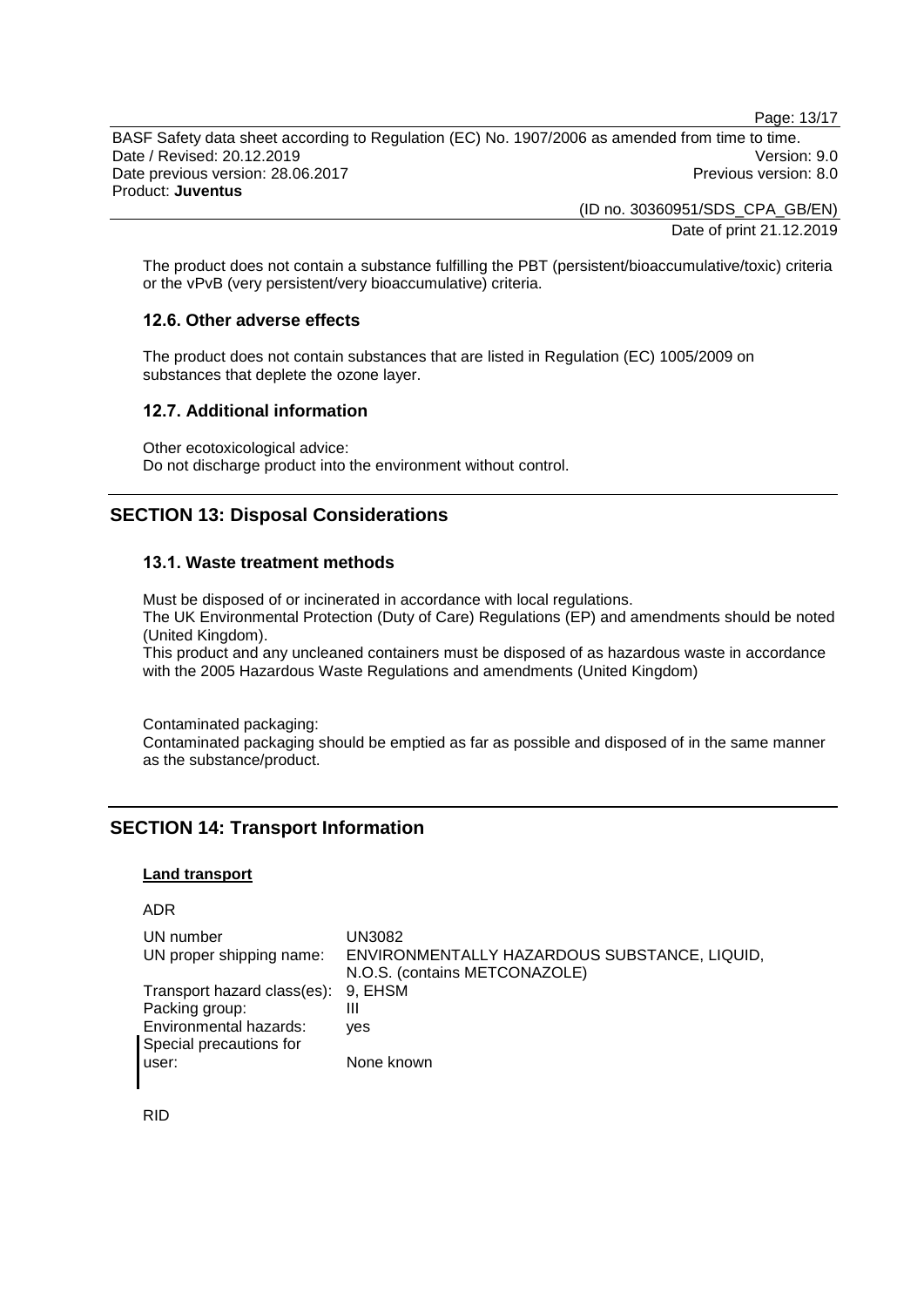Page: 14/17

BASF Safety data sheet according to Regulation (EC) No. 1907/2006 as amended from time to time. Date / Revised: 20.12.2019<br>
Date previous version: 28.06.2017<br>
Previous version: 8.0 Date previous version: 28.06.2017 Product: **Juventus**

(ID no. 30360951/SDS\_CPA\_GB/EN)

Date of print 21.12.2019

| UN number                   | UN3082                                       |
|-----------------------------|----------------------------------------------|
| UN proper shipping name:    | ENVIRONMENTALLY HAZARDOUS SUBSTANCE, LIQUID, |
|                             | N.O.S. (contains METCONAZOLE)                |
| Transport hazard class(es): | 9. EHSM                                      |
| Packing group:              | Ш                                            |
| Environmental hazards:      | ves                                          |
| Special precautions for     | None known                                   |
| user:                       |                                              |

## **Inland waterway transport**

ADN

| UN number<br>UN proper shipping name: | UN3082<br>ENVIRONMENTALLY HAZARDOUS SUBSTANCE, LIQUID,<br>N.O.S. (contains METCONAZOLE) |
|---------------------------------------|-----------------------------------------------------------------------------------------|
| Transport hazard class(es): 9, EHSM   |                                                                                         |
| Packing group:                        | Ш                                                                                       |
| Environmental hazards:                | ves                                                                                     |
| Special precautions for               | None known                                                                              |
| user:                                 |                                                                                         |

Transport in inland waterway vessel Not evaluated

## **Sea transport**

## IMDG

| UN number:<br>UN proper shipping name: | UN 3082<br>ENVIRONMENTALLY HAZARDOUS SUBSTANCE, LIQUID,<br>N.O.S. (contains METCONAZOLE) |
|----------------------------------------|------------------------------------------------------------------------------------------|
| Transport hazard class(es):            | 9. EHSM                                                                                  |
| Packing group:                         | Ш                                                                                        |
| Environmental hazards:                 | ves                                                                                      |
|                                        | Marine pollutant: YES                                                                    |
| Special precautions for<br>user:       | None known                                                                               |

## **Air transport**

IATA/ICAO

| UN number: .             | UN 3082                                      |
|--------------------------|----------------------------------------------|
| UN proper shipping name: | ENVIRONMENTALLY HAZARDOUS SUBSTANCE, LIQUID, |
|                          | N.O.S. (contains METCONAZOLE)                |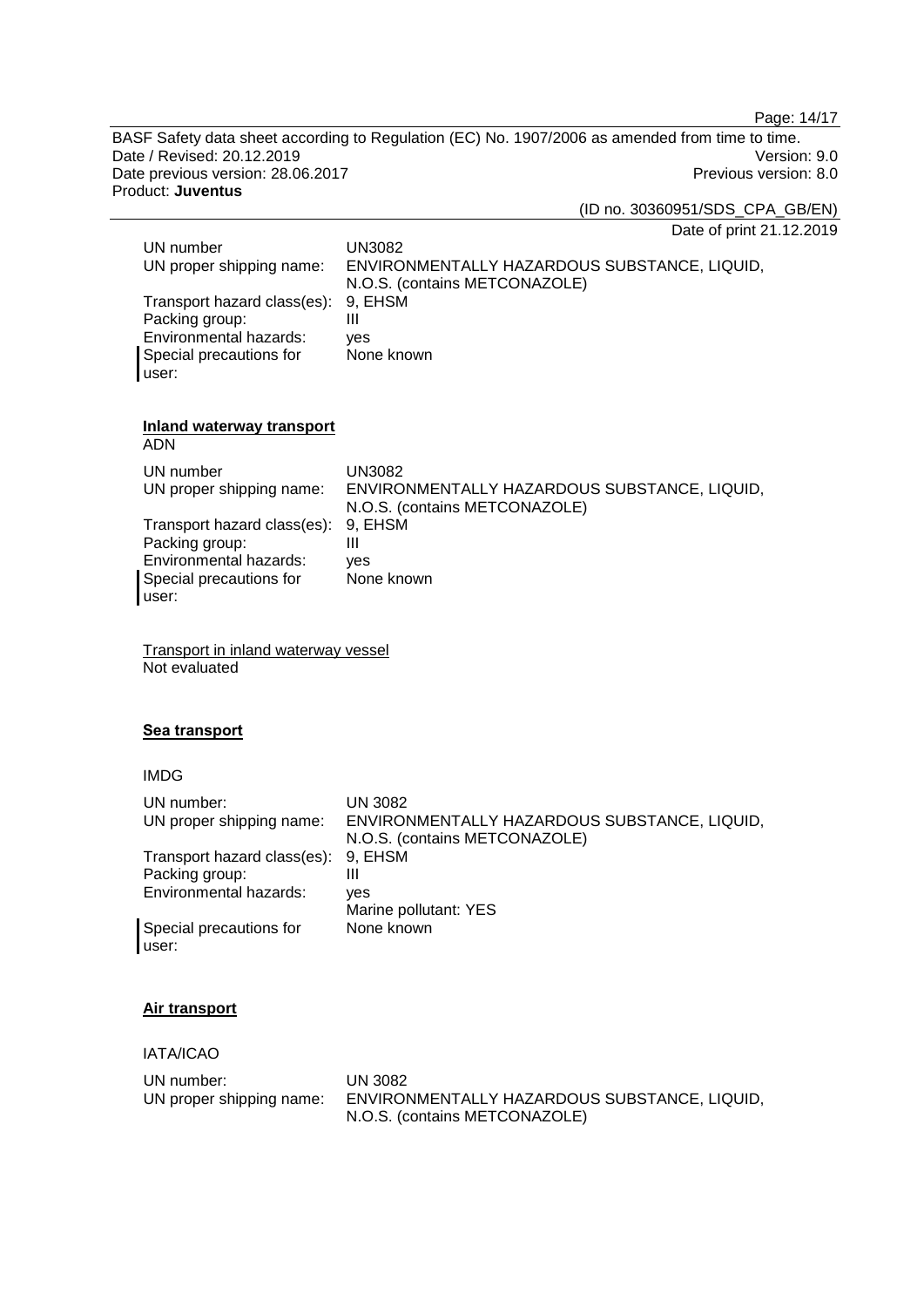Page: 15/17

BASF Safety data sheet according to Regulation (EC) No. 1907/2006 as amended from time to time. Date / Revised: 20.12.2019 Version: 9.0 Date previous version: 28.06.2017 <br>
Previous version: 8.0 Product: **Juventus**

> (ID no. 30360951/SDS\_CPA\_GB/EN) Date of print 21.12.2019

Transport hazard class(es): 9, EHSM<br>Packing group: III Packing group: Environmental hazards: yes Special precautions for user: None known

## **14.1. UN number**

See corresponding entries for "UN number" for the respective regulations in the tables above.

## **14.2. UN proper shipping name**

See corresponding entries for "UN proper shipping name" for the respective regulations in the tables above.

#### **14.3. Transport hazard class(es)**

See corresponding entries for "Transport hazard class(es)" for the respective regulations in the tables above.

#### **14.4. Packing group**

See corresponding entries for "Packing group" for the respective regulations in the tables above.

#### **14.5. Environmental hazards**

See corresponding entries for "Environmental hazards" for the respective regulations in the tables above.

### **14.6. Special precautions for user**

See corresponding entries for "Special precautions for user" for the respective regulations in the tables above.

## **14.7. Transport in bulk according to Annex II of MARPOL and the IBC Code**

| Not evaluated |
|---------------|
| Not evaluated |
| Not evaluated |
| Not evaluated |
| Not evaluated |
|               |

#### **Further information**

This product is subject to the most recent edition of "The Carriage of Dangerous Goods and Use of Transportable Pressure Equipment Regulations" and their amendments (United Kingdom).

## **SECTION 15: Regulatory Information**

## **15.1. Safety, health and environmental regulations/legislation specific for the substance or mixture**

Prohibitions, Restrictions and Authorizations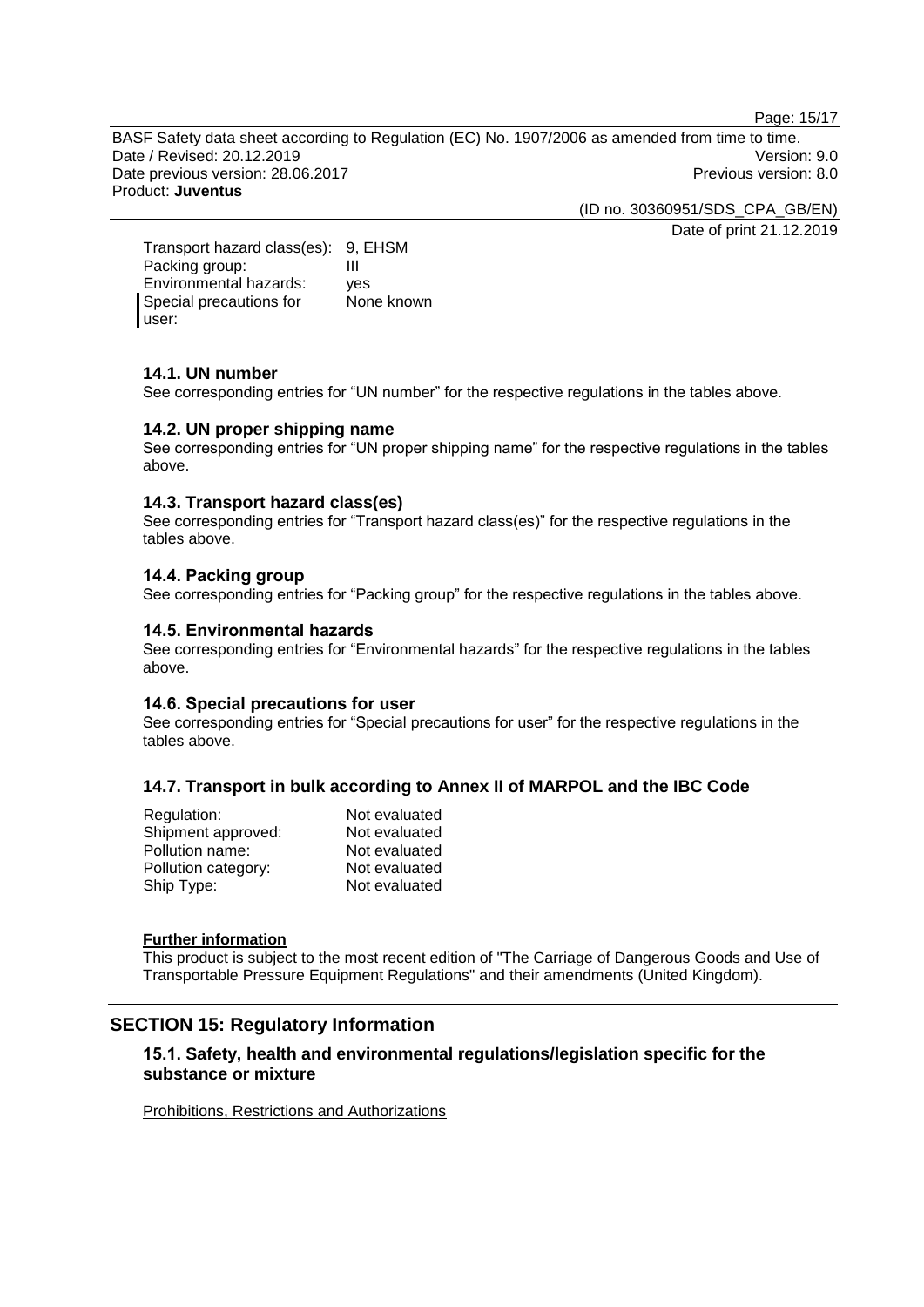Page: 16/17

BASF Safety data sheet according to Regulation (EC) No. 1907/2006 as amended from time to time. Date / Revised: 20.12.2019 Version: 9.0 Date previous version: 28.06.2017 **Previous version: 8.0** Previous version: 8.0 Product: **Juventus**

(ID no. 30360951/SDS\_CPA\_GB/EN)

Date of print 21.12.2019

Annex XVII of Regulation (EC) No 1907/2006: Number on List: 3

This product is classified under the European CLP Regulation. (United Kingdom) The data should be considered when making any assessment under the Control of Substances Hazardous to Health Regulations (COSHH), and related guidance, for example, 'COSHH Essentials' (United Kingdom).

If other regulatory information applies that is not already provided elsewhere in this safety data sheet, then it is described in this subsection.

#### **15.2. Chemical Safety Assessment**

Advice on product handling can be found in sections 7 and 8 of this safety data sheet.

## **SECTION 16: Other Information**

For proper and safe use of this product, please refer to the approval conditions laid down on the product label.

|                    | Full text of the classifications, including the hazard classes and the hazard statements, if mentioned |
|--------------------|--------------------------------------------------------------------------------------------------------|
| in section 2 or 3: |                                                                                                        |
| Eye Dam./Irrit.    | Serious eye damage/eye irritation                                                                      |
| Repr.              | Reproductive toxicity                                                                                  |
| Aquatic Chronic    | Hazardous to the aquatic environment - chronic                                                         |
| Acute Tox.         | Acute toxicity                                                                                         |
| H <sub>3</sub> 19  | Causes serious eye irritation.                                                                         |
| H361d              | Suspected of damaging the unborn child.                                                                |
| H412               | Harmful to aquatic life with long lasting effects.                                                     |
| <b>EUH401</b>      | To avoid risks to human health and the environment, comply with the<br>instructions for use.           |
| H <sub>302</sub>   | Harmful if swallowed.                                                                                  |
| H411               | Toxic to aquatic life with long lasting effects.                                                       |
| H318               | Causes serious eye damage.                                                                             |

## **Abbreviations**

ADR = The European Agreement concerning the International Carriage of Dangerous Goods by Road. ADN = The European Agreement concerning the International Carriage of Dangerous Goods by Inland waterways. ATE = Acute Toxicity Estimates. CAO = Cargo Aircraft Only. CAS = Chemical Abstract Service. CLP = Classification, Labelling and Packaging of substances and mixtures. DIN = German national organization for standardization. DNEL = Derived No Effect Level. EC50 = Effective concentration median for 50% of the population.  $EC = European$  Community.  $EN = European$  Standards. IARC = International Agency for Research on Cancer. IATA = International Air Transport Association. IBC-Code = Intermediate Bulk Container code. IMDG = International Maritime Dangerous Goods Code. ISO = International Organization for Standardization. STEL = Short-Term Exposure Limit. LC50 = Lethal concentration median for 50% of the population. LD50 = Lethal dose median for 50% of the population. TLV = Threshold Limit Value. MARPOL = The International Convention for the Prevention of Pollution from Ships. NEN = Dutch Norm. NOEC = No Observed Effect Concentration. OEL = Occupational Exposure Limit. OECD = Organization for Economic Cooperation and Development. PBT = Persistent,